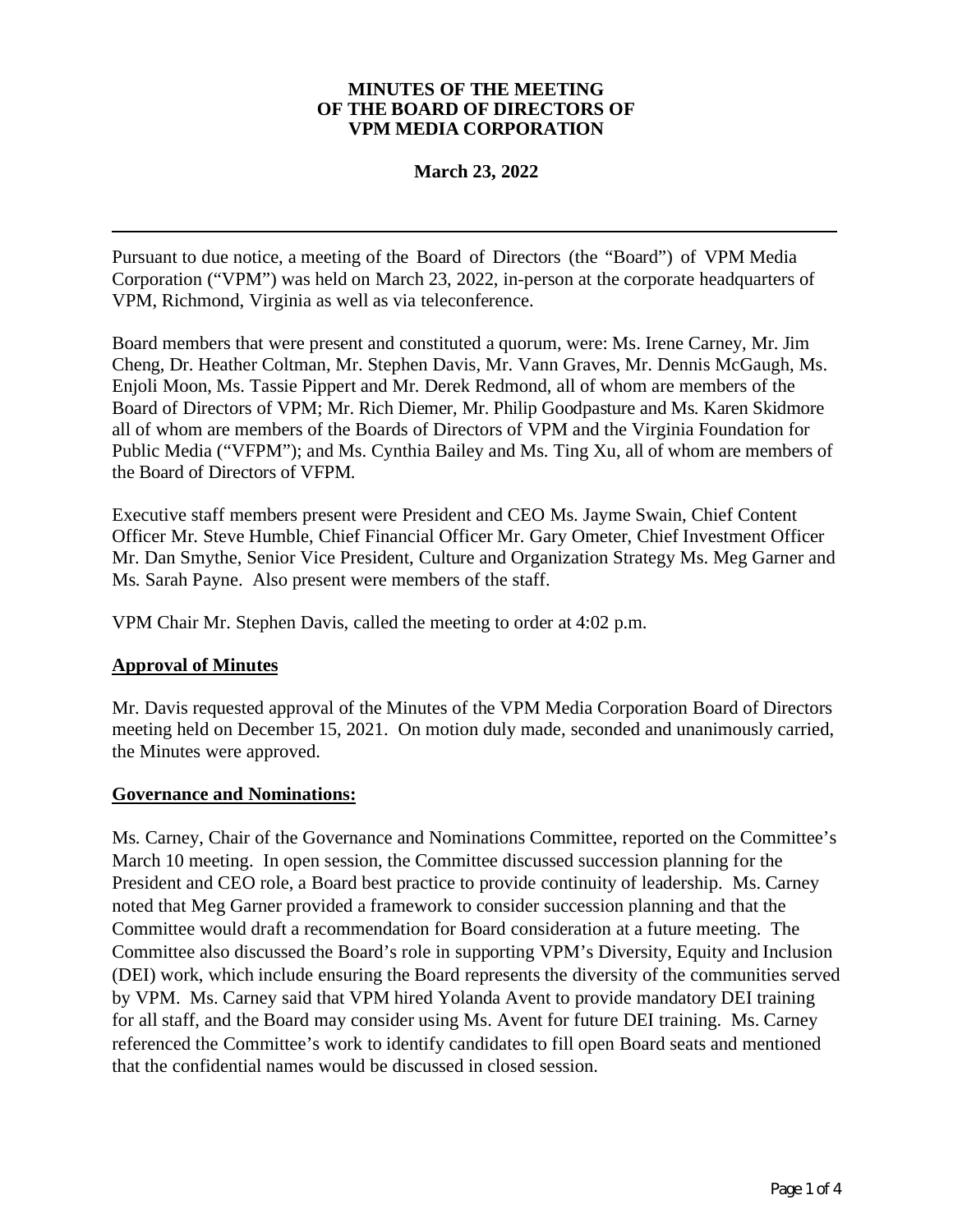# **Finance and Audit Committee**

Mr. Diemer, Chair of the Finance and Audit Committee, referred directors to Diligent for a report on the March 3rd meeting. Mr. Diemer asked Mr. Ometer to review several adjustments to the FY 2022 budget. Mr. Ometer noted that one adjustment covered the way VPM accounted for the funds received and dispersed for the production of the "Great American Recipe." The other adjustment included the need of additional legal fees, largely driven due to the acquisition of "Style Weekly," the work to trademark "Focal Point" and support for organization changes. After a brief discussion, Mr. Diemer offered the following motion:

Motion: I move that the budget adjustments for VPM's FY 2022 budget as recommended by the Finance and Audit Committee be approved as presented. On motion duly made, seconded and unanimously carried, the aforementioned motion was approved.

Mr. Diemer then reminded the Board of the recommendation of the Finance and Audit Committee to approve a Reimbursement Resolution for the financing for VPM's new headquarters. After Mr. Ometer's explanation, Mr. Diemer offered the following motion:

Motion: I move that the Reimbursement Resolution for the anticipated facility financing as recommended by the Finance and Audit Committee be adopted as presented. On motion duly made, seconded and unanimously carried, the aforementioned motion was approved.

# **VPM Investment Committee**

Mr. Smythe updated the Board on the most recent quarterly 403(b) meeting, which occurred on March 9. While participation rates are strong due to the automatic enrollment policy, VPM continues to provide regular employee education.

Regarding the DB Pension Plan, Mr. Smythe reported that VPM was on track to sunset the Plan. He said that approximately \$4.3 million will be distributed on April 1 and noted that the balance of the funds are invested in a manner to immunize the plan from major shortfalls as the assets and liabilities move in tandem.

Mr. Smythe reviewed the VPM quasi-endowment, which accounts for nearly \$22.3 million. While the fund is down thus far in 2022, Mr. Smythe said it continues to outperform benchmarks. He also mentioned that VPM drew some resources from the Ann Lee Saunders Brown endowment to support the construction of the "Focal Point" set.

# **VFPM Investment Committee**

Mr. Goodpasture, Chair of the Investment Committee, remarked that the VFPM funds remain strong, and Mr. Smythe provided benchmarks on the VFPM investments.

Mr. Goodpasture then reported on the Committee's recent recommendation to hire an outside consultant to support Mr. Smythe on the VFPM's alternative sleeve to provide insight and access for investments in private vehicles. Since the Board believed it would be helpful to access additional expertise to counsel Mr. Smythe, they asked Mr. Smythe and Mr. Ometer to find a firm to help with an RFP process to select a consultant.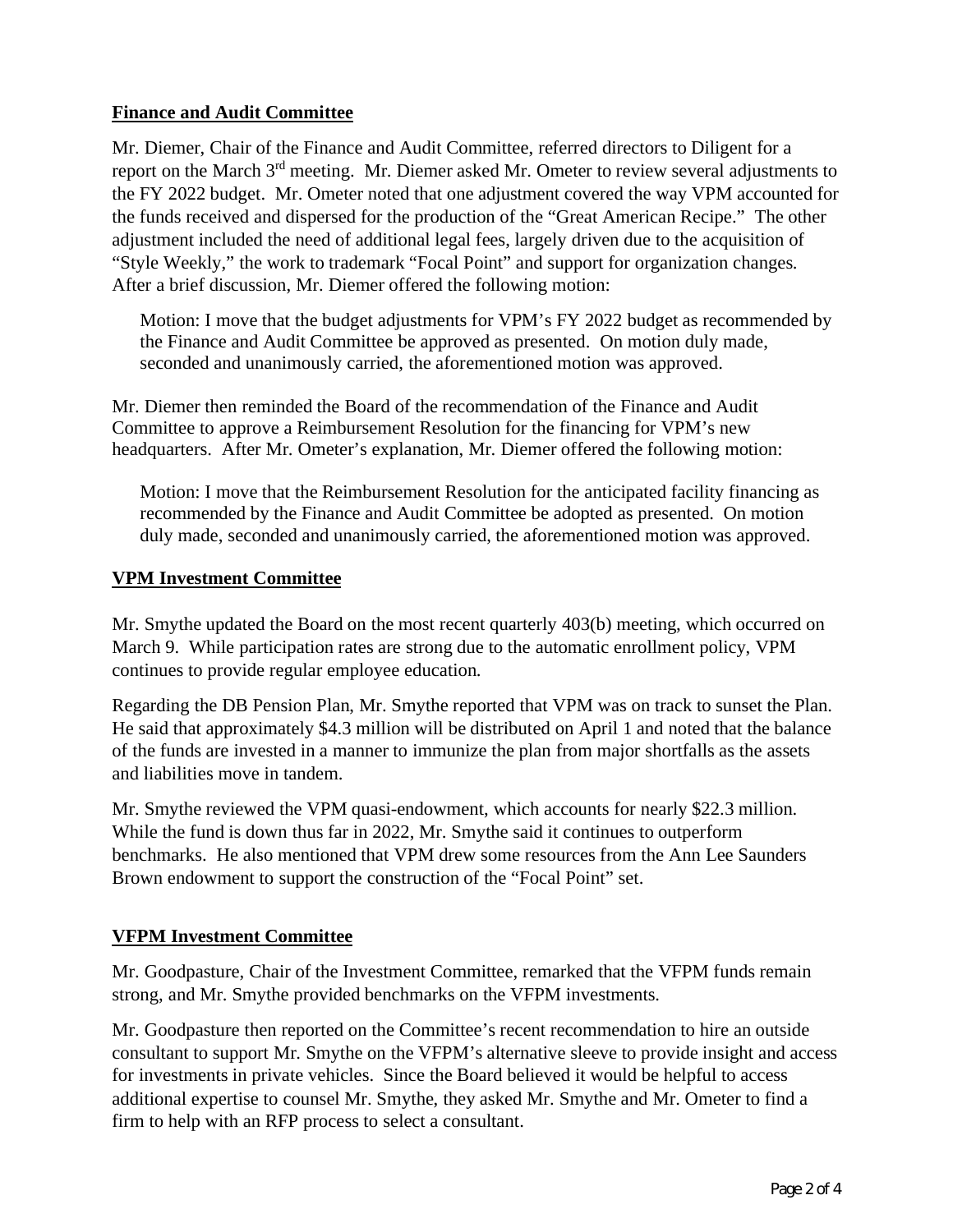# **CEO Report**

Ms. Swain provided an update on the FY 2023 budget planning process. She said the senior team was meeting regularly to review priorities and noted that the process improves each year with better coding and each manager's knowledge of their department budget.

Ms. Swain said the FY 2023 budget will build on the momentum of the current year. Specifically, she remarked that VPM would continue to invest in VPM News across platforms and create a long-term strategy for "Style Weekly." She also mentioned that the integration of "Style Weekly" was going well, with traffic to the website returning to the same levels prior to the acquisition.

Ms. Swain noted that improving VPM's digital presence would be of utmost importance as audiences consume more content online. In FY 2023, one of VPM's most significant projects will be the launch of a new content management system, which will power a new website.

Membership continues to learn how to harness the power of the new customer relationship management (CRM) system. David Ern has been re-engaged as a consultant to help the team drive growth and focus on future opportunities.

Ms. Swain reminded the Board that management would seek approval for the FY 2023 budget at the June meeting. She invited all directors to join one or both the Finance and Audit Committee meetings scheduled for the end of May and first part of June to review the budget in detail.

Ms. Swain noted that the FY 2023 budget would be the final one that maps to the current threeyear strategic plan. Management would kick off a strategic planning process in July, which will include staff, the Board and the Community Advisory Boards. Ms. Swain said she hoped to engage an external facilitator to guide the process.

She also stated that strategic planning work would dovetail nicely with the plans to build a new facility, since VPM's Richmond headquarters enables VPM to meet its mission. She reminded the Board that management was still doing due diligence on potential locations and further confidential updates would be provided in closed session.

Ms. Swain then announced that VPM would launch on ATSC 3.0, or NextGen TV, in Richmond on April 11. Since VPM has a duopoly in Richmond, VPM would use the WCVE signal for ATSC 1.0 and transmission of its five broadcast channels, while switching WCVW to ATSC 3.0. The new standard would allow VPM the opportunity to explore more opportunities to serve its mission, including datacasting.

Finally, Ms. Swain noted that VPM would start to embrace a hybrid work model as Virginia's guidelines around the COVID-19 pandemic relaxed. She also mentioned that VPM donated extra furniture to support the temporary location of Fox Elementary, after the school recently was destroyed due to a fire.